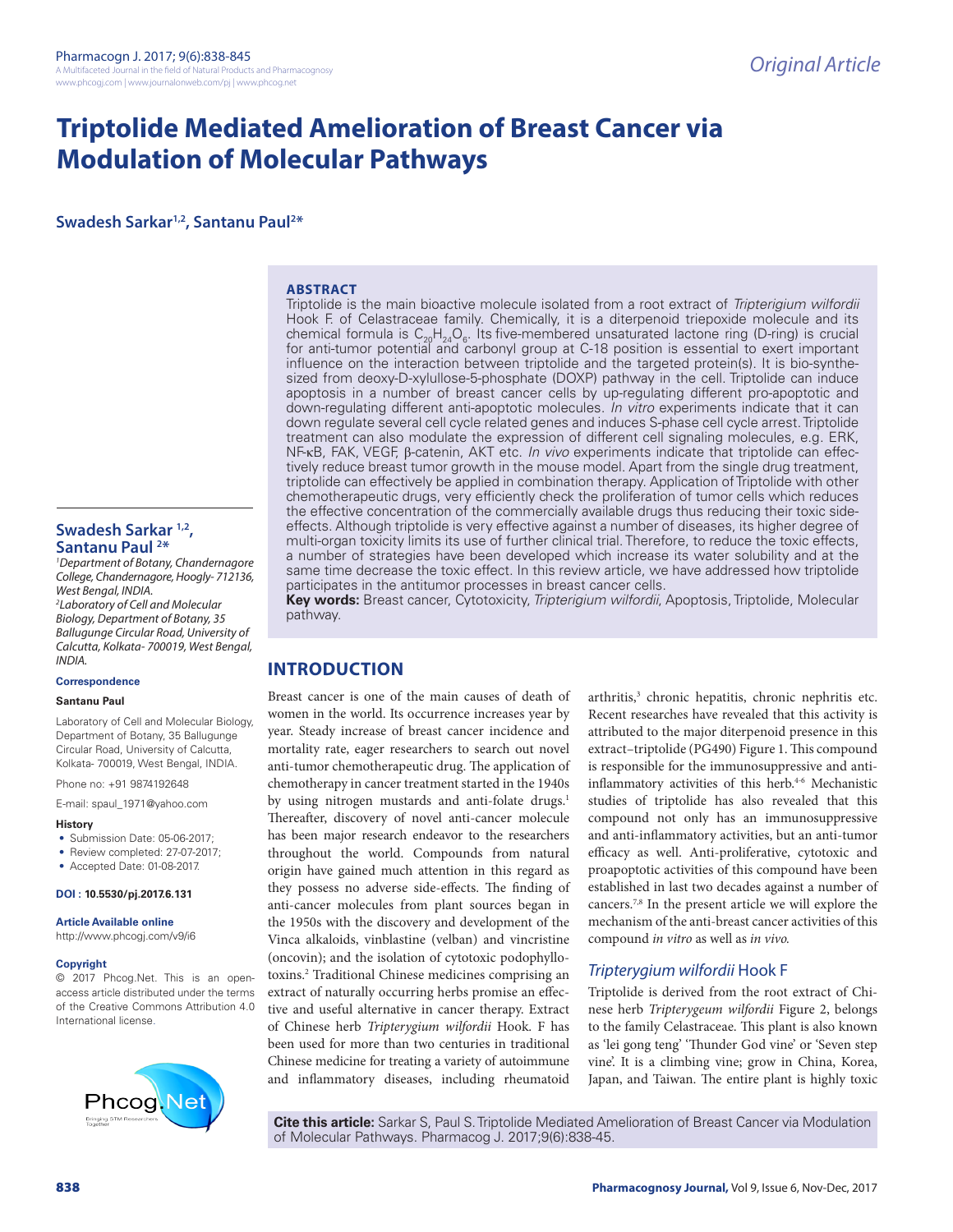and should not be used internally. This plant is used to kill maggots and larvae, etc. No edible uses of this plant are reported till date, although root pulp has shown some activity against a few diseases e.g. rheumatoid arthritis, and for dispelling wind and eliminating dampness etc. Seeds are sown in autumn and each individual seedling is transplanted on separate pot during the winter and finally to their permanent position in spring or early summer. It prefers a moist loamy soil with a range of pH from acidic to alkaline but tolerates chalky soils. This plant flowers in sunny condition. Flowers are small, white and develop in panicle with soft sweet fragrance.

# **BIOSYNTHETIC PATHWAY OF TRIPTOLIDE**

Triptolide is bio-synthesized from deoxy-D-xylullose-5-phosphate (DOXP) pathway.9,10 This pathway is operating in plastids of higher plants, but absent in animal as well as fungi. In this pathway one molecule of glyceraldehyde-3-phosphate (GAP)  $(C_3)$  and one molecule of pyruvate  $(C_3)$  react to form one molecule of DOXP  $(C_5)$ . DOXP is further converted to dimethylallyl pyrophosphate (DMAPP). DMAPP isomerizes to isopentanyl pyrophosphate (IPP) through isopentenyl-diphosphate-D-isomerase. One molecule each of DMAPP and IPP undergo head to tail condensation with the help of geranyl diphosphate (GPP) synthase to form GPP  $(C_{10})$ . GPP and one molecule of IPP react to form one molecule of the farnesyl diphosphate (FPP)  $(C_{15})$  through condensation reaction by FPP synthase. Finally, FPP undergoes condensation reaction with another molecule of IPP to form  $C_{20}$  molecule geranylgeranyl diphosphate (GGPP) with the help of GGPP synthase. GGPP is the precursor molecule of triptolide as well as other diterpenoids.

# **TRIPTOLIDE CHEMISTRY**

Triptolide is the major diterpenoid of *Tripterygeum wilfordii* responsible for its pharmaceutical properties. It was first isolated from the root extract and characterized in 1972 as a diterpenoid triepoxide lactone containing 18 (4→3) abeo-abietane backbones Figure 1. Just after its isolation, it was established as an anti-tumor,<sup>11</sup> anti-inflammatory,<sup>12</sup> immunosuppressive,13,14 and anti-fertility drug.15,16,17,18 As compared to other anti-tumor drug, triptolide has comparable or superior effects, especially against p53 mutated or multi-drug resistant cell lines.19 Zhou and co-workers (2011)<sup>20</sup> recently demonstrated that the five-membered unsaturated lactone ring (D-ring) of triptolide is crucial for its anti-tumor potential and C18 carbonyl group may exert an important influence on the interaction between triptolide and the target molecule(s) responsible for initiating their cytotoxic effects. Its molecular formula is  $C_{20}H_{24}O_6$ with a molecular mass 360.40 g·mol<sup>-1</sup> and appears as white to off-white solid compound which is soluble in dimethylsulfoxide (DMSO) solvent system.

# *IN VITRO* **ANTI-BREAST CANCER EFFECTS OF TRIPTOLIDE**

Several studies in the past revealed that triptolide is able to limit the proliferation of breast cancer cells *in vitro* as well as *in vivo*. A very preliminary study showed that triptolide inhibited the colony formation of two breast cancer cell lines MCF-7 and BT-20 in a dose dependent manner and IC<sub>50</sub> values were  $0.504\mu g/L$  and  $0.774\mu g/L$  respectively.<sup>21</sup> Thereafter, a number of studies conducted by various scientific groups and indicated that it has prominent anti-breast cancer property by inducing apoptosis and modulating the expression of several cell signaling molecules *in vitro*.

*Effects of Ttriptolide on Cell proliferation and apoptosis related proteins* Triptolide treatment altered the cellular morphology of MCF-7 cells as compared to the untreated cells. With increasing concentration, a



**Figure 1:** Chemical structure of Triptolide.



**Figure 2:** *Tripterigium wilfordii* Hook F. with mature inflorescence.

significant reduction in the colony formation was associated with cell shrinkage and parts of the cell detachment were observed. MTT assay indicated that it efficiently decreased proliferation of MCF-7 cells in a time and dose dependent manner with  $LD_{50} 10$ ng/mL. It also induced chromatin condensation which was evidenced by nuclear fragmentation, PARP cleavage and Caspase-7 and -9 activations in a dose dependent manner. Triptolide treatment also modulated the membrane integrity of lysosomes, which was evidenced by leakage of lysosomal protein Cathepsin B in the cytosol Figure 4.<sup>22</sup> Lu *et al.* (2011)<sup>23</sup> experimentally proved that triptolide could induce apoptosis in MDA-MB-231 cells in a time and dose dependent manner by inducing Caspase-3 activity which was evidenced by increased levels of cleaved PARP. They showed that triptolide decreased the levels of cellular proteasomal activity in this cell line. In another study, triptolide treatment to MDA-435 cells effectively inhibited its proliferation in a dose dependent manner as indicated by [3 H] thymidine incorporation assay. The effect of triptolide (25ng/ml or 70nM) was much greater than conventional drug Taxol (100 ng/ml or 117 nM). Triptolide at 2ng/mL concentration was able to inhibit the proliferation of MDR-1 over-expressing MDA-435 cell line which was significantly resistant to Taxol. Apart from the anti-proliferative activity,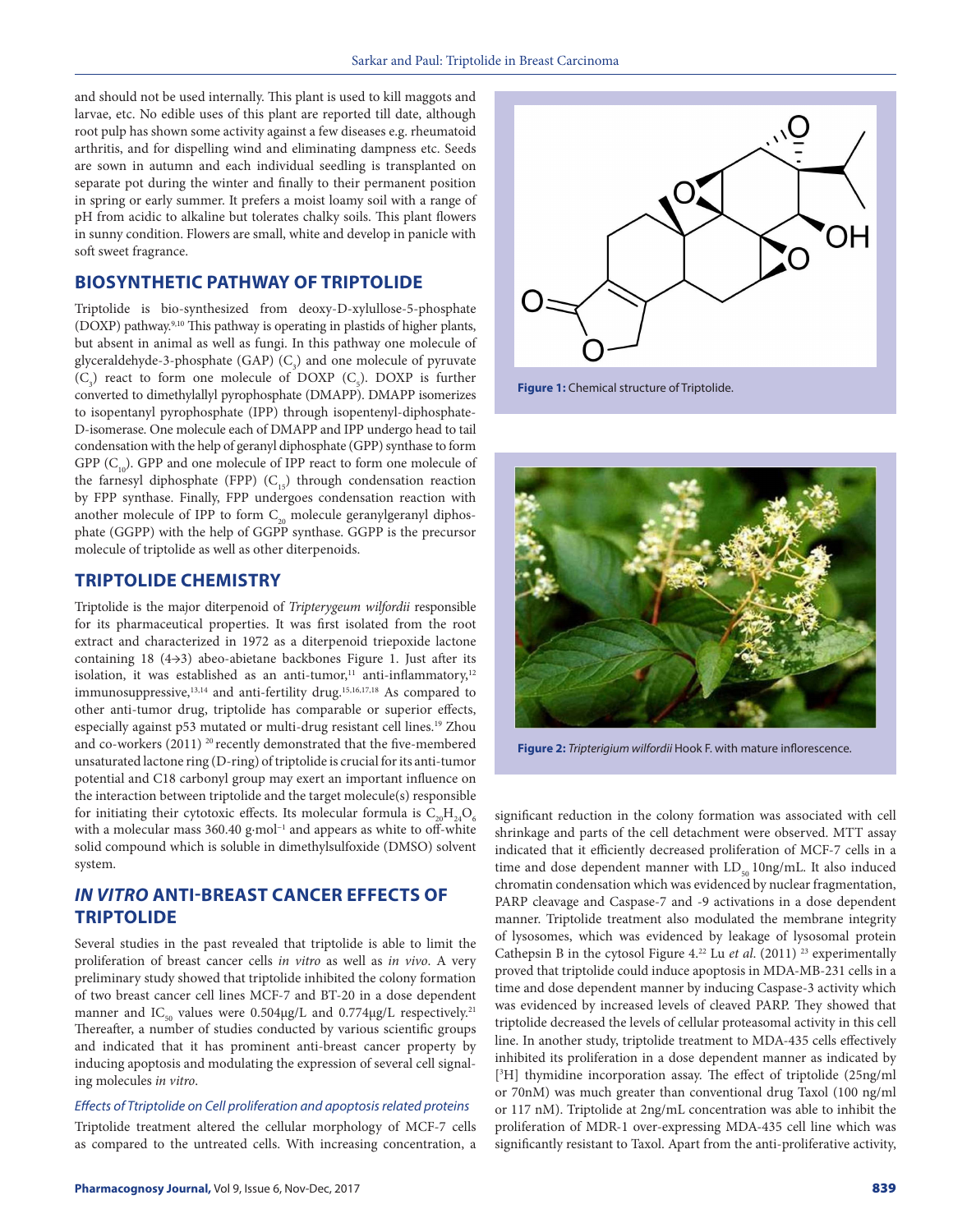

it caused DNA fragmentation which is a remarkable evidence of apoptosis. Western blot analysis indicated that triptolide treatment increased the level of cleaved Caspase-3 and cleaved PARP. Expression of some cell cycle related proteins were also down-regulated e.g. phosphorylated (nonfunctional) pRb, cyclin A, cyclin B1, cyclin D1, c-*myc,*  cdk2, and cdc2 Figure 4.<sup>24</sup> In 2009, Liu and coworkers<sup>25</sup> indicated that the genetic backup of the cells also responsible for the triptolide sensitivity e.g. MCF-7 cells, carrying ERalpha-positive and wild-type p53 gene, was much sensitive to triptolide than that of MDA-MB-231 cells that carrying ERalpha-negative and mutant- p53 gene. The differential activity of triptolide on these two cell lines was evidenced by lower magnitude of IC<sub>50</sub> values, more fragmented nuclei and only slightly S-phase arrest on cell cycle distribution in MCF-7 cells and no sub-G0/G1 peak Figure 4. All these data suggested that triptolide can effectively inhibit the proliferation and induce apoptosis in established breast cancer cell lines. Li and co-workers showed that not only in established cell line,



fragmentation, Caspase -7/9 activation, Cleavage of PARP, Release of Cathepsin B from lysozome, and cell cycle arrest at S phase to induce apoptosis of MCF-7 cells. It induces apoptosis of MDA-MB-231 cells by activating Caspase-3 and concomitant PARP cleavage. It also induces apoptosis by nuclear DNA fragmentation, Caspase-3 activation, PARP Cleavage and down regulation of several cell cycle related proteins e.g. Cyclin A, Cyclin B1, Cyclin D1, pRb, c-myc, cdk2, cdc2.

triptolide was able to induce cytotoxicity in cultures of human primary breast cancer cells (BCCs) and breast cancer stem cells (BCSCs) *in vitro*. Human BCCs and BCSCs were treated with different concentration of triptolide for different time points. Results indicated that BCCs were more susceptible to triptolide than BCSCs as evidenced by the high degree of cytotoxicity and apoptosis.<sup>26</sup>

#### *Effect of Triptolide on MAPK signaling pathway*

MAPK pathway, particularly ERK pathway is involved in cellular growth and proliferation. Tan and co-workers  $(2013)^{27}$  treated human breast cancer cell line MDA-MB-231 with triptolide and observed reduced cell viability in a concentration and time dependent manner. MAP Kinase pathway played a crucial role in this cell death phenomenon. They claimed that ERK was activated upon triptolide treatment which was correlated with the cell death. Phosphorylation of ERK depended on triptolide concentration and accompanied by Caspase 3/7 activation. Bcl, family member pro-apoptotic protein Bax was up-regulated and anti-apoptotic protein Bcl-xL was down regulated which were downstream of ERK activation. Endoplasmic reticulum (ER) stress also played a vital role in this ERK activation. An expression of some common markers of ER stress, including PERK, eIF2α, Ire1α was modulated. p-PERK level was transiently up-regulated, which was followed by up-regulated expression of its target protein p-eIF2α, p-Ire1α Figure 5. Apart from the ER stress, ROS generation also took part in the ERK activation in this triptolide induced cell death. Recently, Li et al. (2015)<sup>28</sup> showed that triptolide dose dependently inhibited the proliferation of both MCF-7 and MDA-MB-231 cells. It down regulated the expression of estrogen receptor-α in MCF-7 cells and also down regulated the phosphorylation of ERK1/2 in a dose and time dependent manner. All these reports suggested that the ERK pathway plays a dual role in triptolide induced cell death.

#### *Effect of Triptolide on NF-kB signaling pathway*

NF-kB is a family of dimeric transcription factors. They possess RelA region that binds to the DNA. They interact with each other and bind the IkB inhibitor.29 NF-kB plays significant role in cellular phenomenon, e.g. cell proliferation, inflammation, tumorigenesis etc.<sup>30,31</sup> Recent study indicated that it also takes part in modulating apoptosis e.g. mice lacking RelA region died during embryogenesis due to massive apoptosis in liver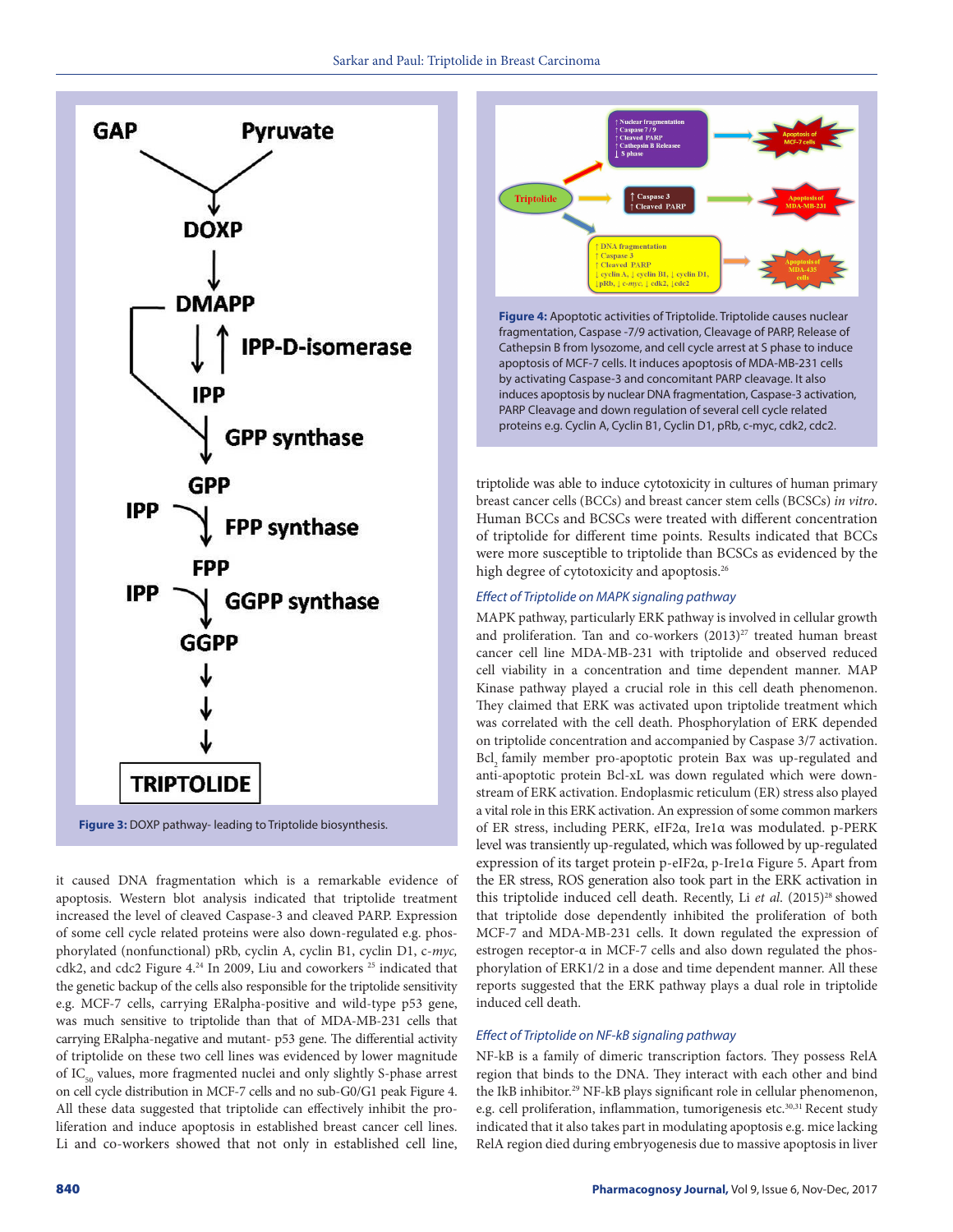

**Figure 5:** Mechanism of Triptolide induced cell death. Triptolide is able to induce cell growth arrest/apoptosis by modulating ERK signaling pathway, cleavage of FAK and PARP. Triptolide inhibits/ blocks several cellular signaling pathways e.g. HIF-1 induced VEGF activation, NF-κB signaling pathway, Wnt/β catenin pathway, cleavage of ADAM 10. Triptolide also inhibits TNF-α induced and tRXR-alpha induced p-AKT activation.

cells.32 Several studies showed that NF-kB significantly inhibit apoptosis induced by TNFα and chemotherapy.<sup>33,34,35</sup> Recently, Wang and coworkers<sup>36</sup> showed that NF-kB effectors e.g. TRAF-1 (TNFR-associated factor 1), TRAF2, c-IAP1 and c-IAP2 are required to suppress TNF-α -induced apoptosis. Triptolide sensitized a number of tumor cells, including MCF-7 to TNF-α induced apoptosis through the inhibition of NF-kB. It inhibited transactivation of NF-kB, but do not interfere with its DNA binding property. Triptolide blocked the induction of c-IAP2 and c-IAP1 by TNF-α and thus enhanced TNF-α induced apoptosis. 37 Another study indicated that triptolide induced apoptosis and NF-kB down regulation requires wild type p53 gene.<sup>38</sup> Phospholipase D (PLD1) is an important molecule in cell proliferation and tumorigenesis. Triptolide effectively inhibited PLD1 and PLD2 in a dose dependent manner at nano-molar concentrations as evidenced by promoter activity and RT-PCR assay. Triptolide abolished the protein level of PLD in dose and time dependent manner and inhibited both basal level and PMA induced PLD activation in MDA-MB-231 cells. The mechanistic study indicated that triptolide actually inhibited the transactivation of upstream gene NF-kB in a dose dependent manner which ultimately blocked the activation of its target gene PLD1 but an expression of PLD2 remained unaltered Figure 5.39

#### *Effect of Triptolide on cell adhesion molecules*

Focal adhesion kinase (FAK) is a non-receptor tyrosine kinase that regulates the adhesion and survival of breast cancer cells. FAK is over expressed in MCF7 cell line. Treatment of triptolide to MCF-7 effectively reduced the anchorage dependent growth in a concentration as well as time dependent manner. The mechanistic study indicated that triptolide was able to cleave the FAK and PARP in a concentration and time dependent manner which was not inhibited even in the presence of pan-caspase inhibitor, zVAD-fmk.40 Vascular Endothelial Growth Factor (VEGF) is also responsible for the adhesion and survival of breast carcinoma cells. A two cell-based model with luciferase reporter gene assay were established to evaluate the HIF-1 inhibition activity of triptolide which indicated that triptolide can effectively inhibit the HIF-1 gene as well as its target gene VEGF in breast cancer cell model Figure 5.41

#### *The effect of Triptolide on others cell signaling molecules*

GD3 takes part in metastasis in multiple ways and is also responsible for the biosynthesis of ganglioside GD2, a novel breast cancer stem cell marker. Sarkar *et al*. 42 exhibited that GD3 synthase (GD3S) could serve as a potential druggable target in metastatic breast cancer. They observed that triptolide could efficiently inhibit the GD3S function. Thus, triptolide effectively blocked the initiation and maintenance epithelial-mesenchymal transition (EMT) and check the metastasis.

MDA-MB-231, BT-474 and MCF7 cells, treated with triptolide, showed significantly reduced cell viability. At 50nM concentration triptolide effectively induced apoptosis in all these cell lines. Western blot analysis indicated that triptolide was able to down-regulate the expression of β-catenin protein in a concentration dependent manner, thus blocking the Wnt- β-catenin pathway. 43

Liang and Fu 44 showed that triptolide inhibited surface expression of IF-gamma induced programmed death-1-ligand 1 (PD-L1) in human breast cancer cells and thereby serving as a modulator to promote cancer cell-reactive immune responses. ADAM 10 is a type I transmembrane glycoprotein. It cleaves some plasma membrane proteins. It is highly expressed in several tumor cells. Triptolide treatment of MCF-7 cells expressing ectopic ADAM10 or dominant negative ADAM10 resulted in the reduced expression of ADAM10 and a concomitant increase in the cleaved ADAM10 product. SiRNA mediated knock down of ADAM10 and triptolide treatment reduced the growth of MCF-7 breast cancer cells. This result indicated that ADAM10 is a novel target of triptolide for breast cancer prevention. 45 4T1 mouse breast cancer cell line was treated with triptolide to investigate its anti-neoplastic capacity. Triptolide was able to check the cellular proliferation of T41 cells and induced apoptosis at a significant level as evidenced by MTT assay and FITC-annexin V/PI staining respectively. The mechanistic study indicated that triptolide blocked the expression of ERalpha, p-ERalpha, ERbeta, and p-ERbeta, but MAPK signaling remained unaltered. 46

Retinoid X receptor-alpha is a member of the nuclear receptor superfamily. Proteolytic cleavage of RXR-alpha resulted in the accumulation of truncated product tRXR-alpha, which promotes cancer cell survival by activating PI3K/Akt pathway. Triptolide treatment resulted in degradation of cellular tRXR-alpha, down regulation of p-Akt level and concomitant induction of cellular apoptosis in the cancer cells. Triptolide inhibited the TNFα induced Akt activation. These workers showed that triptolide significantly activated p38 which was involved in down-regulation of tRXR-alpha induced Akt activation Figure 5.47

#### *IN VIVO* **ANTI-BREAST CANCER STUDY**

Although a number of *in vitro* studies indicate that triptolide significantly inhibits proliferation, induces apoptosis in different breast cancer cell lines, its evidence of anti-cancer efficacy in animal models is significantly limited. A few *in vivo* studies show that triptolide efficiently inhibits/ reduces tumor growth as it inhibits cellular proliferation *in vitro*. Yang and coworkers 24 used four types of cell lines (e.g. B16F10, TSU, MDA-435, or MGC80-3) to establish primary tumor in mice. MDA-435 human breast cancer cells (5X10<sup>6</sup> cells/site) were injected subcutaneously in the flank of BALB/c Nude/Nude mice (8 mice /group) of 5-6 weeks age-old. After 3 days of incubation, tumor xenografts reached a size of 100 mm. After that triptolide was injected intra-peritonially at a dose of 0.15mg/ kg/day for 2-3 weeks. Results indicated that triptolide has an inhibitory effect on all the tumor lines tested, with an 80% inhibitory rate to MDA-435 tumor. This study also showed that triptolide effectively reduced the rate of metastasis *in vivo*. Recently <sup>46</sup> further proved the anti-tumor efficacy of triptolide in a mouse model. They developed tumor in a BALB/c mouse by injecting mouse tumor cells 4T1. They showed that triptolide at 200*µ*g/kg dose effectively inhibited tumor growth in mice. In 2014, Li and colleagues 48 showed that triptolide could inhibit the breast cancer stem cells (BCSCs) implanted cancer. They implanted BCSCs subcutaneously in nude BALB/c mice and observed high rate of tumor formation. However, Triptolide treatment significantly inhibited tumor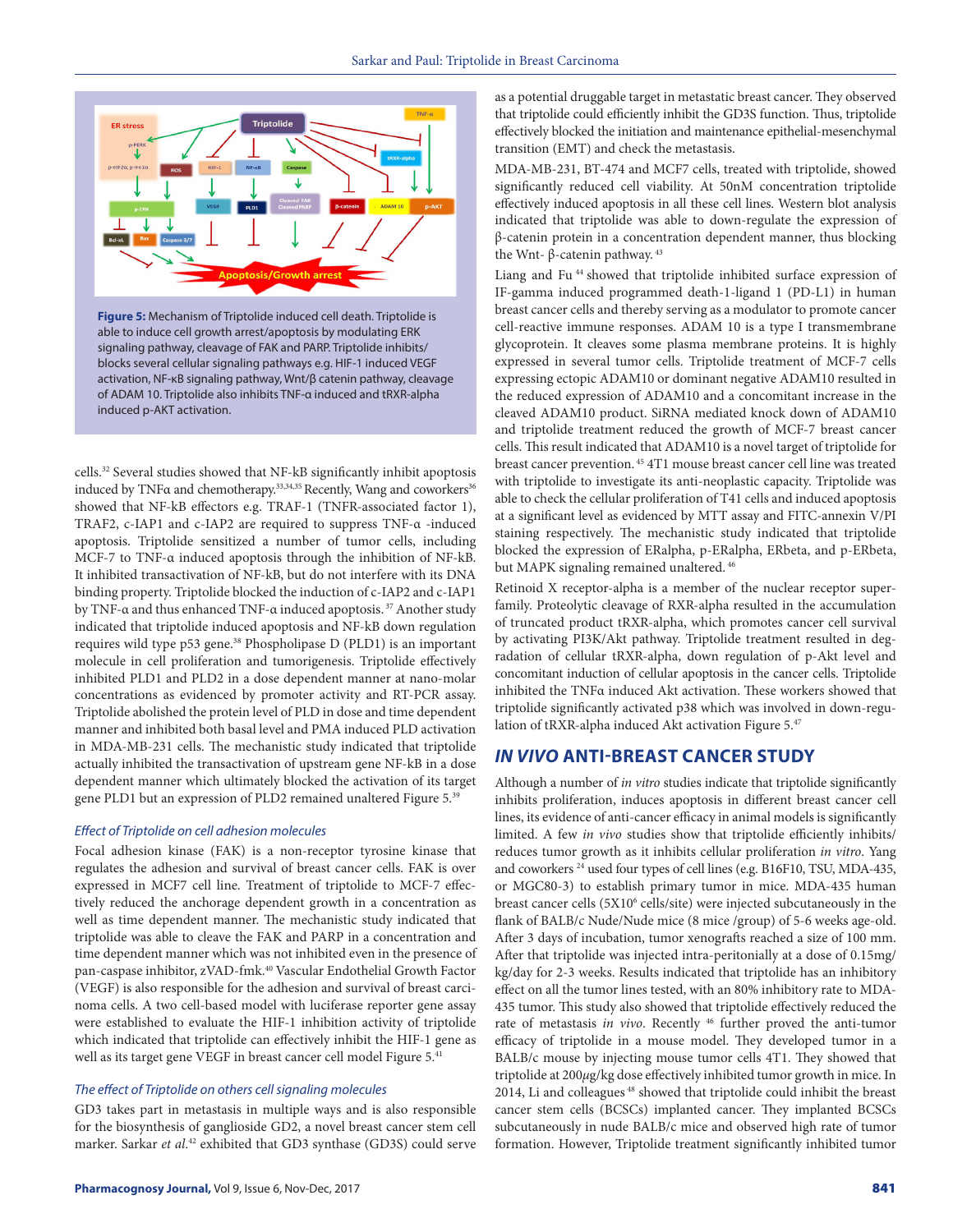growth compared to the mock treatment in these mouse models. All the above-mentioned experiments prove the anti-tumor effects of triptolide in xenograft models, but its mechanism of action in the animal model is still unclear.

# **COMBINATION THERAPY**

In order to enhance anti-tumor efficiency and to reduce the adverse sideeffects, combination therapy of two drugs is the alternative strategy.<sup>48-53</sup> Recent reports indicated that triptolide could effectively reduce the dose of many popular anti-cancer drugs. Lin and coworkers showed that triptolide and amino terminal fragment (ATF) of urokinase (uPA) synergistically reduced the growth of breast cancer cells MDA-MB-435. In general, amino terminal fragment (ATF) of urokinase (uPA) interferes with the interaction of uPA and its receptor uPAR and thereby inhibits the proliferation, migration and invasiveness of breast cancer cells. Triptolide (10ng/mL) treated with ATF of urokinase (10nM), significantly reduced the growth of human breast cancer cell line MDA-MB-231in comparison to any of the single drug.<sup>54</sup> Apart from the breast cancer, triptolide could enhance the efficacy of other anti-cancer drugs against other cancer models. Triptolide in combination with aspirin suppressed proliferation, induced apoptosis, effectively decreased mitochondrial membrane potential and colony formation of human cervical cancer cells. Co-treatment significantly decreased the expression of Bcl<sub>2</sub> and cyclin E gene and increased Bax and p21 gene expression at mRNA level.<sup>55</sup> Lin and co-workers<sup>56</sup> demonstrated that triptolide enhanced the anti-tumor potential of anti-angiogenic drug vasostatin120-180 (VAS). Combined therapy enhances the apoptosis efficacy of VAS by down regulating NF-kB and many anti-apoptotic genes (e.g. c-FLIP, cIAP, Bcl-2, Bcl-xl, and Mcl-1) as well as up-regulated Caspase-3, -8, -9 and many pro-apoptotic genes (e.g. Bax, Bak, and Bad). Cisplatin is a popular anticancer drug against an array of cancer types. Triptolide along with lower doses of cisplatin reduced viability and induced apoptosis in gastric cancer cells SC-M1 *in vitro* as well as *in vivo*. Apoptosis was accompanied by loss of mitochondrial membrane potential, cytochrome-C release and Caspase activation.57 In another study, Cai and others showed that Triptolide in combination with curcumin synergistically inhibited the growth of ovarian cancer cells and apoptosis induced by loss of mitochondrial membrane potential, ROS generation and down regulation of Hsp27 and Hsp70 genes.<sup>58</sup> Not only chemotherapeutic drug, Triptolide could enhance the anti-tumor effect of ionizing radiation. Triptolide and ionizing radiation synergistically enhance the growth inhibition of pancreatic cancer cells AsPC-1, induced apoptosis via both mitochondrial and death receptor pathway and inhibited tumor progression *in vivo*. 59

# **TRIPTOLIDE INDUCED TOXICITY**

Triptolide possesses multiple pharmacological activities including antitumor, immunosuppressive, anti-fertility<sup>60</sup> etc. however, its side-effects, particularly toxicity greatly limits for further clinical use.<sup>61</sup> This triptolide induced toxicity is gender specific. Very recently, Liu and colleagues showed that triptolide causes greater toxicities in female rat as compared to male.62 Toxicological study indicated that, triptolide possesses potential nephrotoxicity which is involved with oxidative stress.<sup>63</sup> NF-E2-related factor 2 (Nrf2), which is an antioxidant nuclear transcription factor, plays a protective role in defense against triptolide-induced toxicity.64 Triptolide also possesses hepatotoxicity. Wang and coworkers<sup>65</sup> reported that hepatotoxic properties of triptolide associated with the insulin signaling pathway, glucose metabolism, cell cycle, oxidative stress and apoptosis. This hepatotoxic effect can be counteracted by the up-regulated expression of Nrf2 and its downstream target.<sup>66</sup> Cytochrome P450 reductase enzyme also plays a significant role to eradicate triptolide induced toxicity.<sup>67</sup>

Mechanistic study by Qu and co-workers <sup>68</sup> indicates that spingolipid pathway plays a regulatory role in this triptolide induced nephro and hepatotoxicity. Sphingolipidomics study shows that the total levels of ceramides (Cers), sphingomyelins (SMs) and sphingosine (Sph) were all elevated, while dihydroceramides (dhCers) and hexosylceramides (HexCers) were all down-regulated after triptolide treatment. Trancriptomics study indicates that several enzymes, including kdsr, CerS2, CerS4, CerS5 and CerS6 in the liver and Cerk in the kidney are probably responsible for the TP-induced toxic effect, identifying them as possible novel therapeutic targets. However, this study also discovered several biomarkers for triptolide induced toxicity in the liver and kidney. Cardiotoxicity is another adverse side effect of triptolide treatment. *In vitro* and *in vivo* studies indicated that triptolide induced cardiac injury via oxidative stress by ROS production, Nrf2 activation and mitochondria mediated apoptotic signaling cascade which was evidenced by reduced ratio of Bax/Bcl-2, release of cytochrome c and, activation of caspase-3.69 Apart from these, triptolide also causes reproductive toxicity.70 All these results together indicate that triptolide causes multi-organ toxicity. In contrast to triptolide induced toxicity, cells possess any defense system against this cellular damage. *In vitro* and *in vivo* mechanistic study indicates that rapamycin induced autophagy greatly ameliorated the detrimental cardiac damage induced by triptolide.<sup>71</sup> Cytochrome P450 enzymes and GSH conjugation pathway also play significant roles in detoxification of triptolide.72

# **CONCLUSION**

Breast cancer is still a very common cancer type in women. Predominant anti- breast cancer drugs have prominent side effects and there is a chance of recurrence of resistance sub type due to long term use. Plant derived compounds have gained much attention in this regard as they have multiple cellular targets and lower cytotoxicity. Therefore, identification and use of active bio-molecules have emerged as potential therapeutic and preventive strategy which assures high selectivity to breast carcinoma cells, bestowing no side effects and thereby perceived to hold high disease free survival rates of treated patients. Triptolide, the active principle in the root extract of Chinese wonder plant *Tripterigium wilfordii* Hook. F has attracted much attention in this regard due to its multiple pharmacological activities including anti-tumor, immunosuppression, anti-inflammation, etc. Recent researches indicate that triptolide induces its anti-tumor effects through the induction of apoptosis,73,74 perturbation of cell cycle progression 75,76 interference with multiple cellular signaling systems, e.g. MAPK,<sup>77,78</sup> PI3K/AKT,<sup>79</sup> NF-kB.<sup>80,81</sup> Not only breast cancer, triptolide significantly inhibits almost all cancer types, e.g. colon cancer,<sup>82</sup> pancreatic cancer,<sup>83</sup> ovarian cancer,<sup>84,85</sup> leukemia,<sup>86</sup> cervical cancer<sup>87</sup> etc. Apart from its own biological activities triptolide modulates the activity of different popular commercial antitumor drugs that indicates its chemo-sensitizing property.54-59 A major problem associated with the anti-tumor activity of triptolide is its lower solubility in water and greater cytotoxicity that limits its use of clinical study. Therefore, to increase its bioavailability, Xu and colleagues <sup>88</sup> developed polymeric micelles that reduce the triptolide toxicity and increase Poly (D, L-lactic acid) nanoparticles are another very promising carripaire for triptolide that can reduce renal toxicity in rats.<sup>89</sup> Zhang and coworkers<sup>90</sup> developed triptolide-loaded solid lipid nanoparticles those are effective for accurate triptolide delivery and reduce toxicity in male rats. Although triptolide has been approved for phase I clinical trial in pancreatic cancer treatment, its anti-breast cancer activity and mode of action is still a major area of research. We hope triptolide could be used in the therapeutic intervention of breast cancer in the future.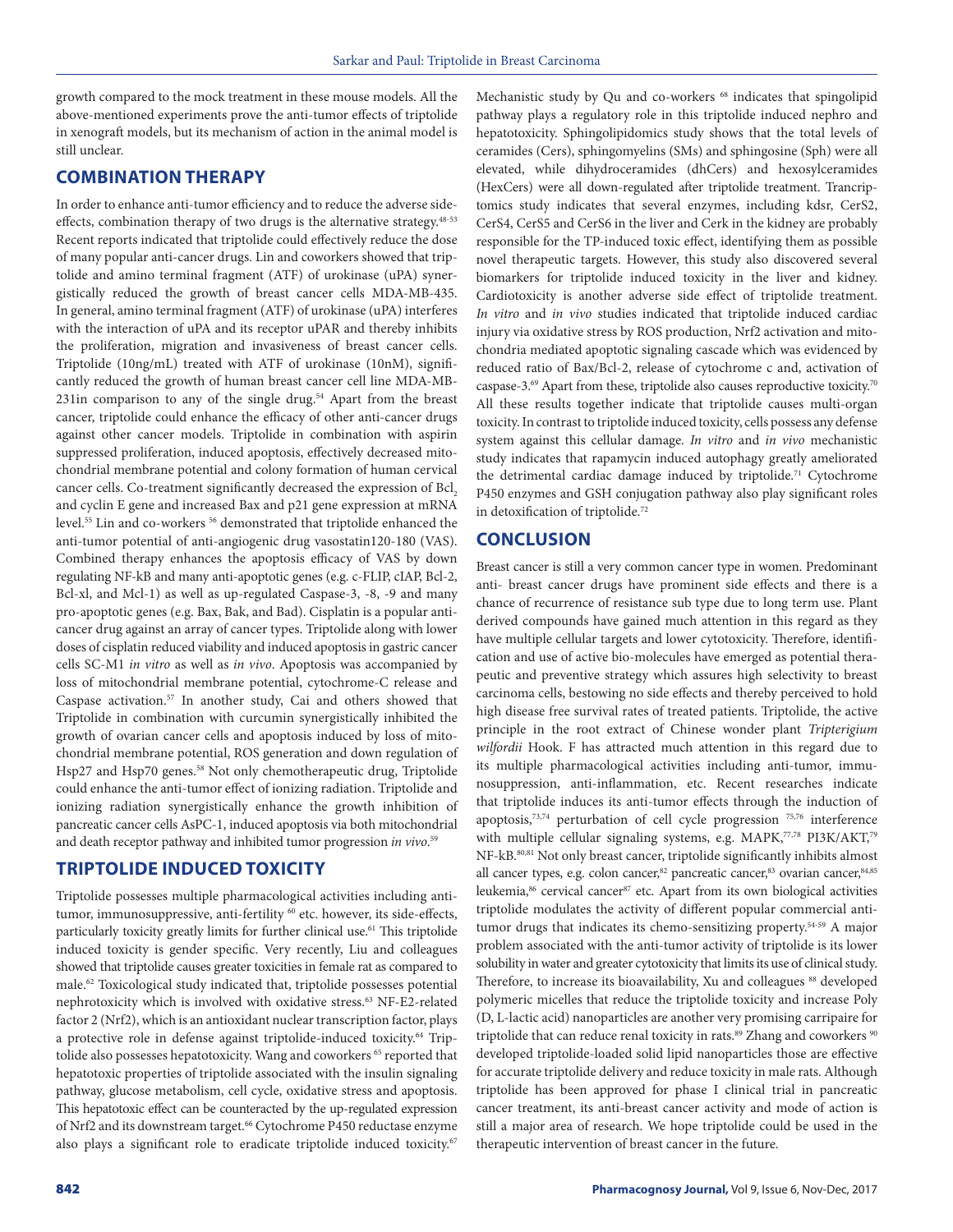#### **ACKNOWLEDGEMENT**

The authors are indebted to Department of Science and Technology (Government of West Bengal); Department of Biotechnology (Government of West Bengal), UGC-UPE and UGC-CAS programme at the Department of Botany, University of Calcutta for financial support.

#### **CONFLICT OF INTEREST**

The authors declare that they have no competing interests.

#### **ABBREVIATION USED**

**ADAM10:** A disintegrin and metalloproteinase domain-containing protein 10; **ERK:** Extracellular signal regulated kinases; **NF-κB:** Nuclear factor-κB; **FAK:** *Focal adhesion kinase*; **VEGF:** Vascular endothelial growth factor; **AKT:** Protein kinase B; **LD50:** 50% Lethal dose; **PARP:** *Poly (ADP-ribose) polymerase*; **pRb:** Retinoblastoma *protein*; **c-myc:**  Myelo cytomatosis gene; **cdk:** Cyclin dependent kinases; **cdc:** Cell division cycle; **DNA:** Deoxyribonucleic acid; **Bcl-xL:** B-cell lymphoma-extra large; **IAP:** Inhibitors of apoptosis proteins; **PLD1:** Phospholipase D1; **FITC:** Fluorescein isothiocyanate; **PI:** Propidium iodide; **SiRNA:** Small interfering RNA; **PERK:** *Protein* kinase R (PKR)-like endoplasmic reticulum kinase; **eIF2α:** Eukaryotic translation initiation factor 2 alpha; **Ire1α:** Inositol-requiring enzyme 1α; **HIF-1:** Hypoxia-inducible factor 1; **zVAD-fmk:** Carbobenzoxy-valyl-alanyl-aspartyl-[O-methyl]- fluoromethylketone; **ROS:** Reactive oxygen species; **GD3:** Disialoganglioside; **FLIP:** FLICE-inhibitory *protein*; **Bcl-2:** *B-cell lymphoma 2*; **Mcl-1:** Myeloid cell leukemia-1; **PI3K:** Phosphoinositide-3-kinase.

#### **REFERENCES**

- 1. Chabner BA, Roberts Jr TG. Chemotherapy and the war on cancer. Nat Rev Cancer. 2005;5(1):65-72.
- 2. Cragg GM, Newman DJ. Plants as a source of anticancer agents. J Ethnopharmacol. 2005;100(1):72-9.
- 3. Ramgolam V, Ang SG, Lai YH, Loh CS, Yap HK. Traditional Chinese medicines as immunosuppressive agents. Ann Acad Med Singapore. 2000;29(1):11-6.
- 4. Panichakul T, Intachote P, Wongkajorsilp A, Sripa B, Sirisinha S. Triptolide sensitizes resistant cholangiocarcinoma cells to TRAIL-induced apoptosis. Anticancer Res. 2006;26(1A):259-65.
- 5. Shamon LA, Pezzuto JM, Graves JM, Metha RR, Wangcharoentrakul S, Sangsuwan R, *et al*. Evaluation of the mutagenic, cytotoxic, and antitumor potential of triptolide, a highly oxygenated diterpene isolated from *Tripterygium wilfordii*. Cancer Lett. 1997;112(1):113-7.
- 6. Tengchaisri T, Chawengkirttikul R, Rachaphaew N, Sangsuwan V, Sirsinha S. Antitumor activity of triptolide against cholangiocarcinoma growth *in vivo* and in hamsters. Cancer Lett. 1998;133(2):169-75.
- 7. Shamon, LA, Pezzuto JM, Graves JM, Mehta RR, Wangcharoentrakul S, Sangsuwan R, *et al*. Evaluation of the mutagenic, cytotoxic, and antitumor potential of triptolide, a highly oxygenated diterpene isolated from *Tripterygium wilfordii*. Cancer Lett. 1997;112(1):113-7.
- 8. Wei, YS, Adachi I. Inhibitory effect of triptolide on colony formation of breast and stomach cancer cell lines. Zhongguo Yaoli Xuebao. 1991;12(5):406-10.
- 9. McGarvey DJ, Croteau R. Terpenoid Metabolism. Plant Cell. 1995;7(7):1015-26.
- 10. Sarkar S, Gopal PK, Paul S. Diterpenoids- Potential Chemopreventive and Chemotherapeutic Agents in Leukemia. Curr Pharm Biotech. 2014;15(2):127-42
- 11. Lou YJ, Jin J. Triptolide down-regulates Bcr-abl expression and induces apoptosis in chronic myelogenous leukemia cells. Leuk Lymphoma. 2004;45(2):373-6.
- 12. Wen HL, Liang ZS, Zhang R, Yang K. Anti-inflammatory effects of triptolide improve left ventricular function in a rat model of diabetic cardiomyopathy. Cardiovasc Diabetol. 2013;12(1):50.
- 13. Lu H, Hachida M, Enosawa S, Li XK, Suzuki S, Koyanagi H. Immunosuppressive effect of triptolide *in vitro*. Transplant P. 1999;31(5):2056-7.
- 14. Liu MX, Dong J, Yang YJ, Yang XL, Xu HB. Progress in research on triptolide. China J Chinese Mat Med. 2005;30(3):170-4.
- 15. Stephen AM, Ana B, Vivlen ES, Shao ZQ, Ye X, Jlan WZ, *et al*. Male antifertility compounds from *Tripterygium wilfordii* Hook. f. Contraception. 1993;47(4): 387-400.
- 16. Lue Y, Sinha HAP, Wang C, Leung A, Baravarian S, Reutrakul V, *et al*. Triptolide: A potential male contraceptive. J Androl. 1998;19(4):479-86.
- 17. Huynh PN, Sinha HAP, Wang C, Stefonovic K, Lue YH, Leung A, *et al*. Long-term

effects of triptolide on spermatogenesis, epididymal sperm function, and fertility in male rats. J Androl. 2000;21(5):689-99.

- 18. Xu YP, Zhang HW, Xiao FH, Wang C, Zhao L. A study of the effectiveness and safeness of the antifertility action of triptolide in rats. Herald of Med. 2007;26:594-6.
- 19. Zhao F, Huang W, Ousman T. Triptolide Induces Growth Inhibition and Apoptosis of Human Laryngocarcinoma Cells by Enhancing p53 Activities and Suppressing E6-Mediated p53 Degradation. Hofmann TG, ed. *PLoS ONE*. 2013;8(11):e80784.
- 20. Zhou B, Li X, Tang H, Miao Z, Feng H, Li Y. Total synthesis of novel D-ring-modified triptolide analogues:structure–cytotoxic activity relationship studies on the D-ring of triptolide. Org Biomol Chem. 2011;9(9):3176-9.
- 21. Sheng WY, Isamu A. Inhibitory effect of triptofide on colony formation of breast and stomach cancer cell lines. Acta Pharmacol Sinica. 1991;12(5):406-l0.
- 22. Owa C, Messina Jr ME, Halaby R. Triptolide induces lysosomal-mediated programmed cell death in MCF-7 breast cancer cells. Int J Womens Health. 2013;5:557-69.
- 23. Lu L, Kanwar J, Schmitt S, Cui QC, Zhang C, Zhao C, *et al*. Inhibition of Tumor Cellular Proteasome Activity by Triptolide Extracted from the Chinese Medicinal Plant 'Thunder God Vine.' Anticancer Res. 2011;31(1):1-10.
- 24. Yang S, Chen J, Guo Z, Xu XM, Wang L, Pei XF, *et al*. Triptolide inhibits the growth and metastasis of solid tumors. Mol Cancer Ther. 2003;2(1):65-72.
- 25. Liu J, Jiang Z, Xiao J, Zhang Y, Lin S, Duan W, *et al*. Effects of triptolide from *Tripterygium wilfordii* on ERalpha and p53 expression in two human breast cancer cell lines. Phytomed. 2009;16(11):1006-13.
- 26. Li J, Liu R, Yang Y, Huang Y, Li X, Liu R, *et al*. Triptolide-induced *in vitro* and *in vivo* cytotoxicity in human breast cancer stem cells and primary breast cancer cells. Oncol Rep. 2014;31(5):2181-6.
- 27. Tan BJ, Chiu GNC. Role of oxidative stress, endoplasmic reticulum stress and ERK activation in triptolide-induced apoptosis. Int J Oncol. 2013;42(5): 1605-12.
- 28. Li H, Pan GF, Jiang ZZ, Yang J, Sun LX, Zhang LY. Triptolide inhibits human breast cancer MCF-7 cell growth via downregulation of the ERα-mediated signaling pathway. Acta Pharmacol Sinica. 2015;36(5):606-13.
- 29. Bauerle, PA, Baltimore D. NF-kappa B: ten years after. Cell. 1996;87(1):13-20.
- 30. Sethi G, Ahn KS, Sandur SK, Lin X, Chaturvedi MM, Aggarwal BB. Indirubin Enhances Tumor Necrosis Factor-induced Apoptosis through Modulation of Nuclear Factor-kB Signaling Pathway. J Biol Chem. 2006;281(33):23425-35.
- 31. Meng C, Zhu H, Song H, Wang Z, Huang G, Li D, *et al*. Targets and molecular mechanisms of triptolide in cancer therapy. Chin J Cancer Res. 2014;26(5):622-6.
- 32. Beg AA, Sha WC, Bronson RT, Ghosh S, Baltimore D. Embryonic lethality and liver degeneration in mice lacking the RelA component of NF-kappa B. Nature. 1995;376(6536):167-70.
- 33. Beg AA, Baltimore D. An essential role for NF-kappaB in preventing TNF-alphainduced cell death. Science. 1996;274(5288):782-3.
- 34. Wang CY, Mayo MW, Baldwin AS Jr. TNF- and cancer therapy-induced apoptosis: potentiation by inhibition of NF-kappaB. Science. 1996;274(5288):784-7.
- 35. Antwerp DJ, Martin SJ, Kafri T, Green DR, Verma, IM. Suppression of TNF-alphainduced apoptosis by NF-kappaB. Science. 1996;274(5288):787-9.
- 36. Wang CY, Mayo MW, Korneluk RG, Goeddel DV, Baldwin AS. NF-kappaB antiapoptosis: induction of TRAF1 and TRAF2 and c-IAP1 and c-IAP2 to suppress caspase-8 activation. Science. 1998;281(5383):1680-3.
- 37. Lee KY, Chang WT, Qiu D, Kao PN, Rosen GD. PG490 (Triptolide) Cooperates with Tumor Necrosis Factor-α to Induce Apoptosis in Tumor Cells. J Biol Chem. 2009;274(19):13451-5.
- 38. Jiang XH, Wong BCY, Lin MCM, Zhu GH, Kung HF, Jiang SH, *et al*. Functional p53 is required for triptolide-induced apoptosis and AP-1 and nuclear factor-kB activation in gastric cancer cells. Oncogene. 2001;20(55):8009-18.
- 39. Kang DW, Lee JY, Oh Dh, Park SY, Woo TM, Kim MK, *et al*. Triptolide-induced suppression of phospholipase D expression inhibits proliferation of MDA-MB-231 breast cancer cells. Ex Mol med. 2009;41(9):678-5.
- 40. Tan BJ, Tan BH, Chiu GN. Effect of triptolide on focal adhesion kinase and survival in MCF-7 breast cancer cells. Oncol Rep. 2011;26(5):1315-21.
- 41. Lang L, Tang K, Li Y, Liu X, Wang C, Chen X. Identification of two small molecule inhibitors of hypoxia-inducible factor 1 with different cell-based screening model. Zhongguo Zhong Yao Za Zhi. 2012;37(14):2151-5.
- 42. Sarkar TR, Battula VL, Werden SJ, Vijay GV, Ramirez-Peña EQ, Taube JH, *et al*. GD3 synthase regulates epithelial-mesenchymal transition and metastasis in breast cancer. Oncogene 2014;34(23):2958-67.
- 43. Shao H, Ma J, Guo T, Hu R. Triptolide induces apoptosis of breast cancer cells via a mechanism associated with the Wnt/β-catenin signaling pathway. Exp Ther Med. 2014;8(2):505-8.
- 44. Liang M, Fu J. Triptolide inhibits interferon-gamma-induced programmed death-1-ligand 1 surface expression in breast cancercells. Cancer Lett. 2008;270(2):337-41.
- 45. Soundararajan R, Sayat R, Robertson GS, Marignani PA. Triptolide: An inhibitor of a disintegrin and metalloproteinase 10 (ADAM10) in cancer cells. Cancer Biol Ther. 2009;8(21):2054-62.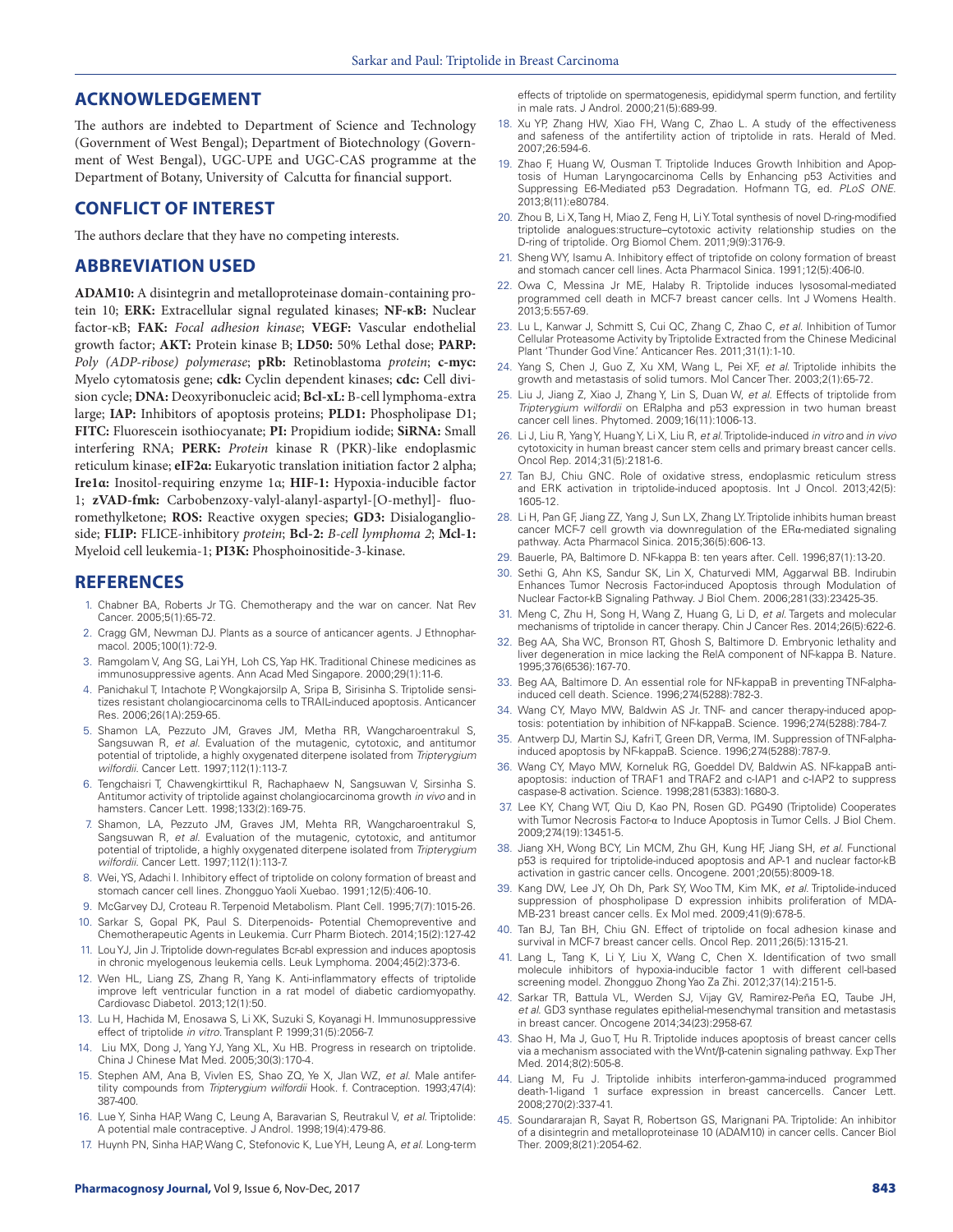- 46. Pan GF, Gao JL, Zhang Q, Lv GY, Chen SH. Triptolide inhibits cell proliferation by downregulating phosphorylation of estrogen reporters in 4T1 tumor-bearing mice. Zhongguo Zhong Yao Za Zhi. 2013;38(23):4129-33.
- 47. Lu N, Liu J, Liu J, Zhang C, Jiang F, Wu H, *et al*. Antagonist Effect of Triptolide on AKT Activation by Truncated Retinoid X Receptor-alpha. PLoS ONE. 2012;7(4): e35722.
- 48. Li Y, Hu S. Triptolide sensitizes liver cancer cell lines to chemotherapy *in vitro* and *in vivo*. Panminerva Med. 2014;56(3):211-20.
- 49. Westfall SD, Nilsson EE, Skinner MK. Role of triptolide as an adjunct chemotherapy for ovarian cancer. Chemotherapy. 2008;54(1):67-76.
- 50. Alsaied OA, Sangwan V, Banerjee S, Krosch TC, Chugh R, Saluja A, *et al*. Sorafenib and triptolide as combination therapy for hepatocellular carcinoma. Surgery. 2014;156(2):270-9.
- 51. Liu Y, Xiao E, Yuan L, Li G. Triptolide synergisticallyenhances antitumor activity of oxaliplatin in colon carcinoma *in vitro* and *in vivo*. DNA Cell Biol. 2014;33(7):418-25.
- 52. Sai K, Li WY, Chen YS, Wang J, Guan S, Yang QY, *et al*. Triptolide synergistically enhances temozolomide-induced apoptosis and potentiates inhibition of NF-κB signaling in glioma initiating cells. Am J Chin Med. 2014;42(2):485-503.
- 53. Huang X, Yang M, Jin J. Triptolide enhances the sensitivity of multiple myeloma cells to dexamethasone via microRNAs. Leuk Lymphoma. 2012;53(6):1188-95.
- 54. Lin Y, Peng N, Li J, Zhuang H, Hua ZC. Herbal compound triptolide synergistically enhanced antitumor activity of amino-terminal fragment of urokinase. Mol Cancer. 2013;12(1):54.
- 55. Chen RH, Tian YJ. Enhanced anti-tumor efficacy of aspirin combined with triptolide in cervical cancer cells. Asian Pacific J Cancer Prev. 2013;14(5):3041-4.
- 56. Lin Y, Yang X, Lu M, Zheng W, Zhang J, Zhuang H, *et al*. Herbal compound triptolide synergistically enhanced antitumor activity of vasostatin120-180. Anticancer Drug. 2013;24(9):945-57.
- 57. Li CJ, Chu CY, Huang LH, Wang MH, Sheu LF, Yeh JI, *et al*. Synergistic anticancer activity of triptolide combined with cisplatin enhances apoptosis in gastric cancer *in vitro* and *in vivo*. Cancer Lett. 2012;319(2):203-13.
- 58. Cai YY, Lin WP, Li AP, Xu JY. Combined effects of curcumin and triptolide on an ovarian cancer cell line. Asian Pac J Cancer Prev. 2013;14(7):4267-71.
- 59. Wang W, Yang S, Su Y, Xiao Z, Wang C, Li X, *et al*. Enhanced Antitumor Effect of Combined Triptolide and Ionizing Radiation. Clin Cancer Res. 2007;13(16):4891-9.
- 60. Xiong J, Wang H, Guo G, Wang S, He L, Chen H, *et al*. Male Germ Cell Apoptosis and Epigenetic Histone Modification Induced by *Tripterygium wilfordii* Hook F. PLoS ONE. 2011;6(6):e20751.
- 61. Li XJ, Jiang ZZ, Zhang LY. Triptolide: progress on research in pharmacodynamics and toxicology. J Ethnopharmacol. 2014;155(1):67-79.
- 62. Liu L, Zhang J, Wang Z, Xu D, Jiang Z, Wang T, *et al*. Gender Differences in the Toxicokinetics of Triptolide after Single- and Multiple-dose Administration in Rats. Drug Res (Stuttg). 2015;65(11):602-6.
- 63. Yang F, Ren L, Zhuo L, Ananda S, Liu L. Involvement of oxidative stress in the mechanism of triptolide-induced acute nephrotoxicity in rats. Exp Toxicol Pathol. 2012;64(7):905-11.
- 64. Li J, Jin J, Li M, Guan C, Wang W, Zhu S, *et al*. Role of Nrf2 in protection against triptolide-induced toxicity in rat kidney cells. Toxicol Lett. 2012;213(2):194-202.
- 65. Wang J, Jiang Z, Ji J, Wang X, Wang T, Zhang Y, *et al*. Gene expression profiling and pathway analysis of hepatotoxicity induced by triptolide in Wistar rats. Food Chem Toxicol. 2013;58:495-505.
- 66. Li J, Shen F, Guan C, Wang W, Sun X, Fu X, *et al*. Activation of Nrf2 Protects against Triptolide-Induced Hepatotoxicity. PLoS ONE. 2014;9(7):e100685.
- 67. Xue X, Gong L, Qi X, Wu Y, Xing G, Yao J, *et al*. Knockout of hepatic P450 reductase aggravates triptolide-induced toxicity. Toxicol Lett. 2011;205(1):47-54.
- 68. Qu L, Qu F, Jia Z, Wang C, Wu C, Zhang J. Integrated targeted sphingolipidomics and transcriptomics reveal abnormal sphingolipid metabolism as a novel mechanism of the hepatotoxicity and nephrotoxicity of triptolide. J Ethnopharmacol. 2015;170:28-38.
- 69. Zhou J, Xi C, Wang W, Fu X, Jinqiang L, Qiu Y, *et al*. Triptolide-induced oxidative stress involved with Nrf2 contributes to cardiomyocyte apoptosis through mitochondrial dependent pathways. Toxicol Lett. 2014;230(3):454-66.
- 70. Ni B, Zhu T, Jiang Z, Zhang R, Zhang T, Zhang L. *In vitro* and *in silico* approaches for analyzing the toxicological effect of triptolide on cx43 in sertoli cells. Toxicol Mech Methods. 2008;18(9):717-24.
- 71. Zhou J, Xi C, Wang W, Yang Y, Qiu Y, Huang Z. Autophagy plays an important role in triptolide-induced apoptosis in cardiomyocytes. Toxicol Lett. 2015;236(3):168-83.
- 72. Du F, Liu Z, Li X, Xing J. Metabolic pathways leading to detoxification of triptolide, a major active component of the herbal medicine *Tripterygium wilfordii*. J Appl Toxicol. 2014;34(8):878-84.
- 73. Carter BZ, Mak DH, Schober WD, McQueen T, Harris D, Estrov Z, *et al*. Triptolide induces caspasedependent cell death mediated via the mitochondrial pathway inleukemic cells. Blood. 2006;108(2):630-7.
- 74. Zhou GX, Ding XL, Huang JF, Zhang H, Wu SB, Cheng JP, *et al*. Apoptosis of human pancreatic cancer cells induced by Triptolide. World J Gastroenterol. 2008;14(10):1504-9.
- 75. Hung FM, Chen YL, Huang AC, Hsiao YP, Yang JS, Chung MT *et al*. Triptolide induces S phase arrest via the inhibition of cyclin E and CDC25A and triggers apoptosis via caspase- and mitochondrialdependent signaling pathways in A375.S2 human melanoma cells. Oncol Rep.2013;29(3):1053-60.
- 76. Johnson SM, Wang X, Evers BM. Triptolide inhibits proliferation and migration of colon cancer cells by inhibition of cell cycle regulators and cytokine receptors. J Surg Res. 2011;168(2):197-205.
- 77. Tai CJ, Wu AT, Chiou JF, Jan HJ, Wei HJ, Hsu CH, *et al*. The investigation of mitogenactivated protein kinase phosphatase-1 as a potential pharmacological target in non-small cell lung carcinomas, assisted by non-invasive molecular imaging. BMC Cancer. 2010;10(1):95-109.
- 78. Koo HS, Kang SD, Lee JH, Kim NH, Chung HT, Pae HO. Triptolide inhibits the proliferation of immortalized HT22 hippocampal cells via persistent activation of extracellular signal-regulated kinase-1/2 by down-regulating mitogenactivated protein kinase phosphatase-1 expression. J Korean Neurosurg Soc. 2009;46(4):389-96.
- 79. Miyata Y, Sato T, Ito A. Triptolide, a diterpenoid triepoxide, induces antitumor proliferation via activation of c-Jun NH2-terminal kinase 1 by decreasing phosphatidylinositol 3-kinase activity in human tumor cells. Biochem Biophys Res Commun. 2005;336(4):1081-6.
- 80. Ou CC, Chen YW, Hsu SC, Sytwu HK, Loh SH, Li JW *et al*. Triptolide Transcriptionally Represses HER2 in Ovarian Cancer Cells by Targeting NF-κB. Evid Based Complement Alternat Med. 2012;350239.
- Li M, Wang X, Liu M, Qi X, Li J. NF-κB signaling inhibition and anticancer activities of LLDT-246 on human colorectal cancer HCT-116 cells *in vitro*. Biomed Pharmacother. 2014;68(5):527-35.
- 82. Liu Y, Song F, Wu WK, He M, Zhao L, Sun X, *et al*. Triptolide inhibits colon cancer cell proliferation and induces cleavage and translocation of 14-3-3 epsilon. Cell Biochem Funct. 2012;30(4):271-8.
- 83. Zhou GX, Ding XL, Huang JF, Zhang H, Wu SB. Suppression of 5-lipoxygenase gene is involved in triptolide-induced apoptosis in pancreatic tumor cell lines. Biochim Biophys Acta 2007;1770(7):1021-7.
- 84. Westfall SD, Nilsson EE, Skinner MK. Role of triptolide as an adjunct chemotherapy for ovarian cancer. Chemother 2008;54(1):67-76.
- 85. Ou CC, Chen YW, Hsu SC, Sytwu HK, Loh SH. Triptolide Transcriptionally Represses HER2 in Ovarian Cancer Cells by Targeting NF-κB. Evid Based Complement Alternat Med 2012;2012:350239.
- 86. Wan CK, Wang C, Cheung HY, Yang M, Fong WF. Triptolide induces Bcl-2 cleavage and mitochondria dependent apoptosis in p53-deficient HL-60 cells. Cancer Lett. 2006;241(1):31-41.
- 87. Kim MJ, Lee TH, Kim SH, Choi YJ, Heo J, Kim YH. Triptolide inactivates Akt and induces caspase-dependent death in cervical cancer cells via the mitochondrial pathway. Int J Oncol 2010;37(5):1177-85.
- 88. Xu L, Qiu Y, Xu H, Ao W, Lam W, Yang X. Acute and subacute toxicity studies on triptolide and triptolide-loaded polymeric micelles following intravenous administration in rodents. Food Chem Toxicol. 2013;57:371-9.
- 89. Liu M, Dong J, Yang Y, Yang X, Xu H. Effect of poly (D, L-lactic acid) nanoparticles as triptolide carrier on abating rat's renal toxicity by NMR-based metabolic analysis. J Nanosci Nanotechnol. 2008;8(7):3493-9.
- 90. Zhang C, Peng F, Liu W, Wan J, Wan C, Xu H, *et al.* Nanostructured lipid carriers as a novel oral delivery system for triptolide: induced changes in pharmacokinetics profile associated with reduced toxicity in male rats. Int J Nanomed. 2014;9:1049-63.